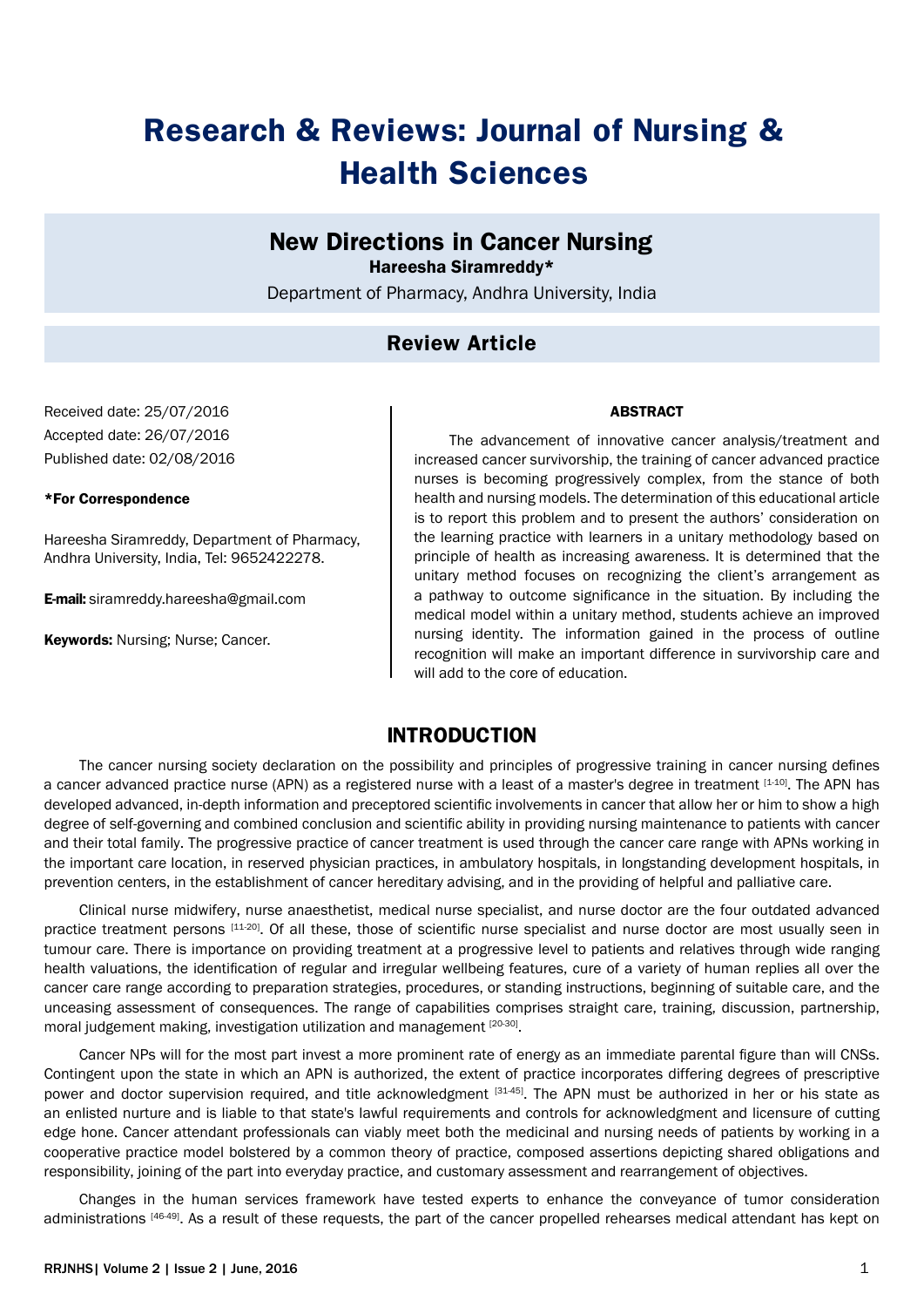extending. The ONS trusts that APNs are a basic segment of the medicinal services group that furnishes consideration to patients with disease and those hindrances to full utilization of APNs must be tended to. Two steady obstructions are repayment and prescriptive power. The United States Congress perceived the part of NPs and CNSs in meeting the country's social insurance needs when it authorized Section 4511 of the Balanced Budget Act of 1997, which broadened Medicare scope for expert administrations gave by NPs and CNSs to every single geographic zone and treatment settings. Be that as it may, some outsider payers still don't perceive the APN as a credentialed professional, subsequently making a hindrance to full practice. Right now, enormous variability exists in the extent of practice and prescriptive power for APNs over the United States [50-70]. This variability exhibits different hindrances that keep APNs from honing at the most astounding proficient level. To advance quality disease mind and to sufficiently deal with the side effects, for example, torment that can influence a patient's personal satisfaction, the cancer APN must be conceded prescriptive power for pharmaceuticals, blood items, and nourishing supplements. The incorporation of controlled substances inside the extent of prescriptive power for APNs is an imperative part to guarantee ideal indication administration in patients with disease [71-80].

To propel quality malignancy care, it is important that the fields of prescription and nursing structure communitarian organizations that perceive and commonly regard the commitments of every order to quality growth care. Eight state therapeutic oncology affiliations have embraced the ONS position with respect to the part of the APN in oncology care. As nursing parts have extended, the customary limits between the two orders have obscured. To completely work together, proficient accomplices must be secure in their individual expert characters to completely bolster and advance every accomplice's expert respectability and commitment to quality patient consideration. Hindrances that must be overcome to accomplish full coordinated effort are absence of training with respect to part adequacy, stereotyping of nursing parts, absence of clinical and interpersonal capability, doctor imperviousness to acknowledgment of the part, and clashing qualities between the experts included [81-90].

The Proficient enrolment societies play a vital part in teaching their constituents in their individual specialized arenas. ONS serves as an expert home for oncology medical caretakers, including ONPs and different APRNs, and serves as an asset for the calling of nursing and attendants looking after patients with cancer. ONS is exceptionally situated to comprehend what medical attendants need to know and how to convey the training. On-going comprehensive continuing training is significant for NPs to achieve and preserve existing information and services in the field. The conference is preceded by a expertise workspace proposing both moralistic and practical teaching in services such as bone marrow operation and lumbar perforation. The objectives of this workshop are twofold: to build up an establishment for cutting edge hone in oncology for the NP with constrained or no related knowledge in oncology and to set up a system and asset set for the NP new to oncology. The assessment of the test case program held in November 2008 showed that due to the workshop, the consideration of members' oncology patients enhanced as an aftereffect of a superior essential comprehension of growth and the cure that it includes. ONS likewise offers instructive tracks for APRNs at its yearly meeting notwithstanding numerous other CNE offerings designed for the APRN [91-101].

## **REFERENCES**

- 1. AbdAlla A and Elsadig M. [Perception of nursing students towards palliative care of cervical cancer in Sudan.](http://www.omicsonline.org/open-access/perception-of-nursing-students-towards-palliative-care-of-cervical-cancer-in-sudan-ccoa-1000108.php?aid=72871) Cervical [Cancer. 2016;1:108.](http://www.omicsonline.org/open-access/perception-of-nursing-students-towards-palliative-care-of-cervical-cancer-in-sudan-ccoa-1000108.php?aid=72871)
- 2. AbdAllah A, et al. Awareness and attitudes of nursing students towards prevention of cervical cancer. Cervical Cancer. 2016;1:107.
- 3. Ji L and Bai J. Nursing care on an elderly diabetic foot patient with an abnormal toenail: A case report. Diabetes Case Rep. 2016;1:103.
- 4. Taets GDCC (2016) The nursing care in front of the dying process in oncology. J Nurs Care. 2016;5:337.
- 5. Feifei W. [A case of nursing experience of taking care of Creutzfeldt-Jakob disease patient in China.J Nurs Care. 2016;5:336.](http://www.omicsgroup.org/journals/a-case-of-nursing-experience-of-taking-care-of-creutzfeldtjakob-diseasepatient-in-china-2167-1168-1000336.php?aid=72182)
- 6. [Sharma RK and Sharma V. Work place violence in nursing.](http://www.omicsgroup.org/journals/nursing-care-on-an-elderly-diabetic-foot-patient-with-an-abnormal-toenail-a-case-report-DCRS-1000103.php?aid=72676) J Nurs Care. 2016;5:335.
- 7. [Bongermino-Rose M, et al. Evaluating a non-verbal assessment tool in nursing students and staff at the University of](http://www.omicsonline.org/open-access/evaluating-a-nonverbal-assessment-tool-in-nursing-students-and-staff-atthe-university-of-botswana-2332-0915-1000164.php?aid=71839)  Botswana. [Anthropol. 2016;4:164.](http://www.omicsonline.org/open-access/evaluating-a-nonverbal-assessment-tool-in-nursing-students-and-staff-atthe-university-of-botswana-2332-0915-1000164.php?aid=71839)
- 8. Tosun O, et al. Pain in new born and nursing management. J Preg Child Health. 2016.
- 9. Marshall B. The role of federal and state government in advanced practice nursing. J Preg Child Health.
- 10. Legesse MT, et al. Adult patient satisfaction with in-patient nursing care in a referral and teaching Hospital Southern Nations Nationalities and Peoples Region (SNNPR), Ethiopia. J Nurs Care. 2016;5:334.
- 11. Mulcahy H, et al. Developmental dysplasia of the hip: A case study to illustrate public health nursing practice. Adv Practice Nurs. 2016.
- 12. [Yamazaki Y, et al. Effects of ampicillin/sulbactam dose and dosing frequency in elderly patients with nursing- and](http://www.esciencecentral.org/journals/effects-of-ampicillinsulbactam-dose-and-dosing-frequency-in-elderlypatients-with-nursing-and-healthcareassociated-pneumonia-nhcap-2332-0877-1000267.php?aid=68659)  [healthcare-associated Pneu](http://www.esciencecentral.org/journals/effects-of-ampicillinsulbactam-dose-and-dosing-frequency-in-elderlypatients-with-nursing-and-healthcareassociated-pneumonia-nhcap-2332-0877-1000267.php?aid=68659). 2016.
- 13. Al[am AY and Alabdulaali MK. Awareness to implementation on select quality and patient safety indicators among nursing](http://www.omicsonline.org/open-access/awareness-to-implementation-on-select-quality-and-patient-safetyindicators-among-nursing-staff-jcphn-1000111.php?aid=68570)  staff. [J Comm Pub Health Nursing. 2016.](http://www.omicsonline.org/open-access/awareness-to-implementation-on-select-quality-and-patient-safetyindicators-among-nursing-staff-jcphn-1000111.php?aid=68570)

#### RRJNHS| Volume 2 | Issue 2 | June, 2016 2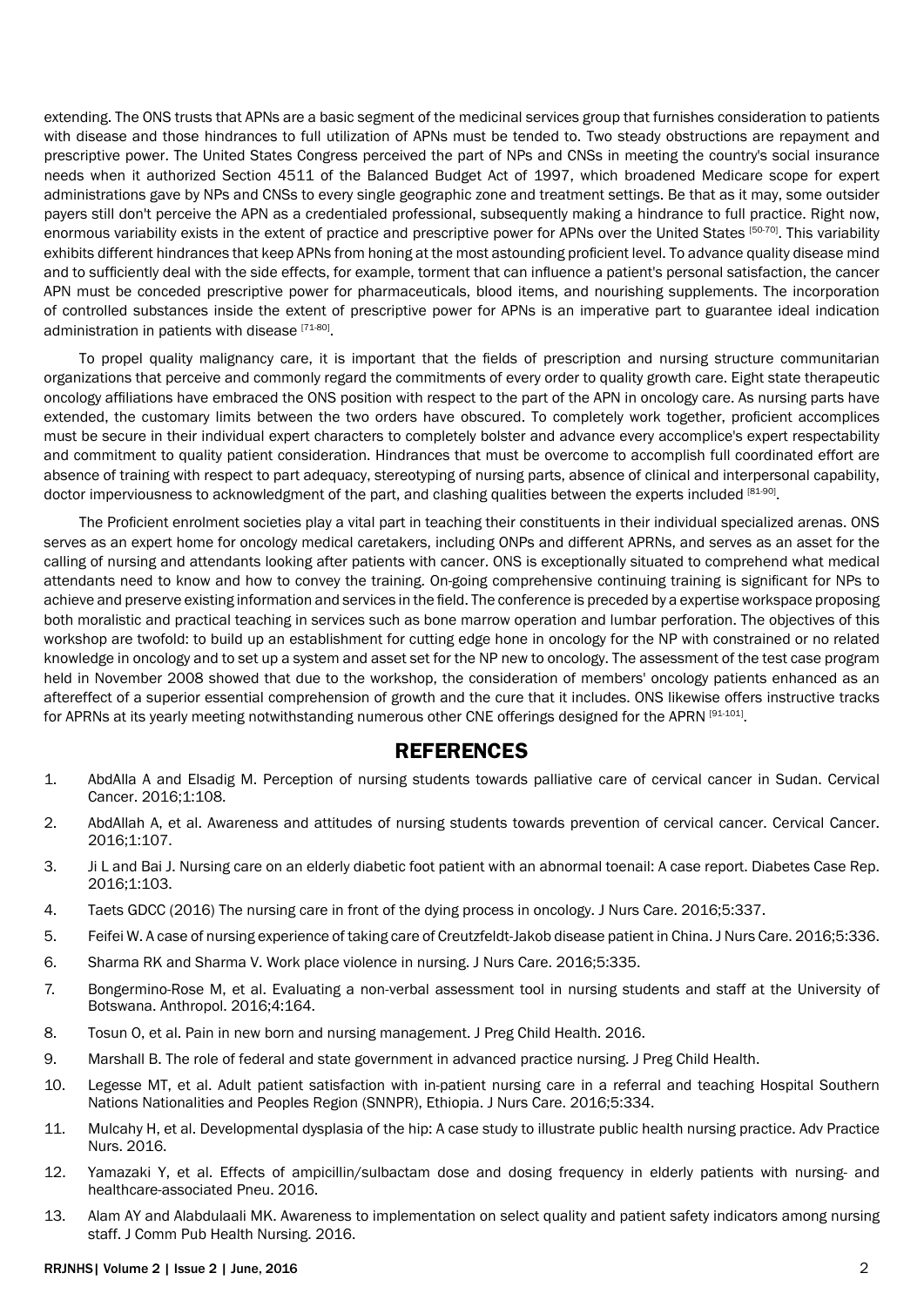- 14. Fernandes CS, et al. Learn an evaluation model and family intervention with "FAMILY NURSING GAME". Journal of Nursing and Health Sciences. 2016.
- 15. Kadmon I. Breast cancer A developing paradigm of nursing care in Israel. J Nurs Care 2016; 5:331.
- 16. Petty GM, et al. Practicing inter-professional teamwork among nursing and medical students. J Nurs Care. 2016;5:330.
- 17. Mutair AA, et al. Undergraduate Saudi nursing students attitudes towards nursing profession. J Nurs Care. 2016;5:329.
- 18. [Richter S and Jarvis K. The need for a critical approach to nursing education within a globalized world.](http://www.omicsgroup.org/journals/undergraduate-saudi-nursing-students-attitudes-towards-nursing-profession-2167-1168-1000329.php?aid=67770) J Nurs Care. [2016;5:321](http://www.omicsgroup.org/journals/undergraduate-saudi-nursing-students-attitudes-towards-nursing-profession-2167-1168-1000329.php?aid=67770)
- 19. Gorea RK, et al. Role of social media in the practice of nursing science. Glob J Nurs Forensic Stud. 2016;1:e102.
- 20. Kaya N, et al. Innovation in nursing: A concept analysis. J Comm Pub Health Nursing. 2016;2:108.
- 21. [Ho C, et al. A short commentary about benefits and drawbacks of osces in the nursing education.](http://www.omicsgroup.org/journals/a-short-commentary-about-benefits-and-drawbacks-of-osces-in-the-nursing-education-2167-1168-1000315.php?aid=66616) J Nurs Care. 2016;5:315.
- 22. Mouchoux C, et al. Nursing staff knowledge on postoperative delirium in older inpatients: An exploratory survey. Adv Practice. 2016.
- 23. [Benavente SBT. Psychometrics is needed in nursing research.](http://www.omicsonline.org/open-access/psychometrics-is-needed-in-nursing-research-jpcic-1000e104.php?aid=65880) J Perioper Crit Intensive Care Nurs. 2015;1:e104.
- 24. Nelson-Marten P, et al. A palliative care certificate program: A nursing education model for developed and developing countries. J Palliat Care Med.
- 25. [Ami SB and Yaffe A. Palliative care in Israel: The nursing perspective.](http://www.omicsgroup.org/journals/palliative-care-in-israel-the-nursing-perspective-2165-7386-1000S5009.php?aid=65624) J Palliat Care Med. 2015;S5:009.
- 26. [Ayyub R, et al. Perceptions of patients regarding quality nursing care \(QNC\) at a tertiary care hospital, Karachi, Pakistan.](http://www.omicsonline.org/open-access/perceptions-of-patients-regarding-quality-nursing-care-qnc-at-a-tertiary-care-hospital-karachi-pakistan-2155-9627-1000254.php?aid=65338) J [Clin Res Bioeth. 2015;6:254.](http://www.omicsonline.org/open-access/perceptions-of-patients-regarding-quality-nursing-care-qnc-at-a-tertiary-care-hospital-karachi-pakistan-2155-9627-1000254.php?aid=65338)
- 27. Jeannine M and Brant. Palliative care nursing: Looking back, looking forward. J Palliat Care Med. 2015;S5:e001.
- 28. Elshamy K. Current status of palliative care nursing in Egypt: Clinical implementation, education and research. J Palliat Care Med. 2015;S5:005.
- 29. Al-Zadjali M, et al. Palliative care nursing in Oman; Moving towards palliative care nursing. J Palliat Care Med. 2015;S5:003.
- 30. [Punjwani R, et al. Palliative care in nursing Where are we in Pakistan?](http://www.omicsgroup.org/journals/palliative-care-in-nursing--where-are-we-in-pakistan-2165-7386-1000S5002.php?aid=65132) J Palliat Care Med. 2015;S5:002.
- 31. [Can G. The implementation and advancement of palliative care nursing in Turkey.](http://www.omicsgroup.org/journals/the-implementation-and-advancement-of-palliative-care-nursing-inturkey-2165-7386-1000S5001.php?aid=65131) J Palliat Care Med. 2015;S5:001.
- 32. Pelikan A, et al. Modern nursing in the process of ethical changes in surgery. J Nurs Care.2015;4:302.
- 33. [Mutair AA. Quality of nursing care in Saudi Arabia: Needs for improvement.](http://www.omicsgroup.org/journals/quality-of-nursing-care-in-saudi-arabia-needs-for-improvement-2167-1168-1000309.php?aid=64995) J Nurs Care. 2015;4:309.
- 34. [Calinici T. Virtual patients in emergency nursing training.](http://www.omicsgroup.org/journals/virtual-patients-in-emergency-nursing-training-2167-1168-1000301.php?aid=64992) J Nurs Care. 2015;4:301.
- 35. [Mutair AA. Clinical nursing teaching in Saudi Arabia challenges and suggested solutions.](http://www.omicsgroup.org/journals/clinical-nursing-teaching-in-saudi-arabia-challenges-and-suggested-solutions-2167-1168-S1-007.php?aid=64855) J Nurs Care. S1-007.
- 36. [Belete A, et al. Assessment of attitudes towards nursing profession among nurses and non-nursing health professionals](http://www.omicsgroup.org/journals/assessment-of-attitudes-towards-nursing-profession-among-nurses-and-nonnursing-health-professionals-working-in-mizanaman-general-hospital-southwest-ethiopia-2167-1168-S1-003.php?aid=64732)  [working in Mizan-Aman General Hospital, Southwest Ethiopia.](http://www.omicsgroup.org/journals/assessment-of-attitudes-towards-nursing-profession-among-nurses-and-nonnursing-health-professionals-working-in-mizanaman-general-hospital-southwest-ethiopia-2167-1168-S1-003.php?aid=64732) J Nurs Care. S1-003.
- 37. [Ikezaki S and Ikegami N. Factors related to deaths in nursing homes and not in hospitals in Japan.](http://www.omicsonline.org/open-access/factors-related-to-deaths-in-nursing-homes-and-not-in-hospitals-in-japan-jcphn-1000107.php?aid=64270) J Comm Pub Health [Nursing. 2015;1:107.](http://www.omicsonline.org/open-access/factors-related-to-deaths-in-nursing-homes-and-not-in-hospitals-in-japan-jcphn-1000107.php?aid=64270)
- 38. [Tabali M, et al. The relationship between health-related quality of life and care dependency among nursing home residents](http://www.omicsgroup.org/journals/the-relationship-between-healthrelated-quality-of-life-and-care-dependency-among-nursing-home-residents-in-germany-a-longitudinal-study-2167-7182-1000239.php?aid=64241)  [in Germany: A longitudinal study.](http://www.omicsgroup.org/journals/the-relationship-between-healthrelated-quality-of-life-and-care-dependency-among-nursing-home-residents-in-germany-a-longitudinal-study-2167-7182-1000239.php?aid=64241) J Gerontol Geriatr Res. 2015.
- 39. [Hollaar V, et al. Nursing staff's knowledge about and skills in providing oral hygiene care for patients with neurological](http://www.esciencecentral.org/journals/nursing-staffs-knowledge-about-and-skills-in-providing-oral-hygienecare-for-patients-with-neurological-disorders-2332-0702-1000190.php?aid=64214)  [disorders](http://www.esciencecentral.org/journals/nursing-staffs-knowledge-about-and-skills-in-providing-oral-hygienecare-for-patients-with-neurological-disorders-2332-0702-1000190.php?aid=64214). 2015.
- 40. [Baptiste D and Neira PM. Integrating concepts of transgender-specific health care in nursing education to improve patient](http://www.rroij.com/open-access/integrating-concepts-of-transgenderspecific-health-care-in-nursing-education-to-improve-patient-outcomes.php?aid=64183)  outcomes. [Journal of Nursing and Health Sciences.](http://www.rroij.com/open-access/integrating-concepts-of-transgenderspecific-health-care-in-nursing-education-to-improve-patient-outcomes.php?aid=64183) 2015.
- 41. [González-Mariscal G, et al. Contribution of suckling stimulation to the daily periodic display of nursing behavior in non](http://www.omicsonline.org/open-access/contribution-of-suckling-stimulation-to-the-daily-periodic-display-ofnursing-behavior-in-nonlactating-virgin-rabbits-2155-9562-1000327.php?aid=64154)lactating virgin rabbits. [J Neurol Neurophysiol. 2015;6:327.](http://www.omicsonline.org/open-access/contribution-of-suckling-stimulation-to-the-daily-periodic-display-ofnursing-behavior-in-nonlactating-virgin-rabbits-2155-9562-1000327.php?aid=64154)
- 42. [Gerensea H, et al. Quality of nursing care among in-patient of medical-surgical ward in Axum St. Marry Hospital, Tigray,](http://www.omicsgroup.org/journals/quality-of-nursing-care-among-inpatient-of-medicalsurgical-ward-inaxum-st-marry-hospital-tigray-ethiopia-2015-2329-6674-1000132.php?aid=64141)  [Ethiopia. 2015;Enz Eng. 2015.](http://www.omicsgroup.org/journals/quality-of-nursing-care-among-inpatient-of-medicalsurgical-ward-inaxum-st-marry-hospital-tigray-ethiopia-2015-2329-6674-1000132.php?aid=64141)
- 43. [Fonseca C, et al. Nursing interventions in prevention and healing of leg ulcers: Systematic review of the literature.](http://www.omicsgroup.org/journals/nursing-interventions-in-prevention-and-healing-of-leg-ulcerssystematic-review-of-the-literature-2165-7386-1000238.php?aid=64032) J Palliat [Care Med. 2015;5:238.](http://www.omicsgroup.org/journals/nursing-interventions-in-prevention-and-healing-of-leg-ulcerssystematic-review-of-the-literature-2165-7386-1000238.php?aid=64032)
- 44. Karacsony SA. Critical review of instruments for nursing assistants  $\tilde{A} \phi \hat{A} \epsilon \hat{A}^{\text{TM}}$  scope of practice and a palliative approach in long-term care settings. [J Comm Pub Health Nursing. 2015;1:105](http://www.omicsonline.org/open-access/a-critical-review-of-instruments-for-nursing-assistants-scope-of-practiceand-a-palliative-approach-in-longterm-care-settings-jcphn-1000105.php?aid=63997).
- 45. [Chen BL. Effectiveness of a nursing shift information system on a surgical ward in Taiwan.](http://www.omicsgroup.org/journals/effectiveness-of-a-nursing-shift-information-system-on-a-surgical-ward-intaiwan-2167-1168-1000290.php?aid=63110) J Nurs Care. 2015;4:290.
- 46. [Theofanidis D. Evidence based practice and evidence based nursing education.](http://www.omicsgroup.org/journals/evidence-based-practice-and-evidence-based-nursing-education-2167-1168-1000279.php?aid=63108) J Nurs Care. 2015;4:279.

#### RRJNHS| Volume 2 | Issue 2 | June, 2016 3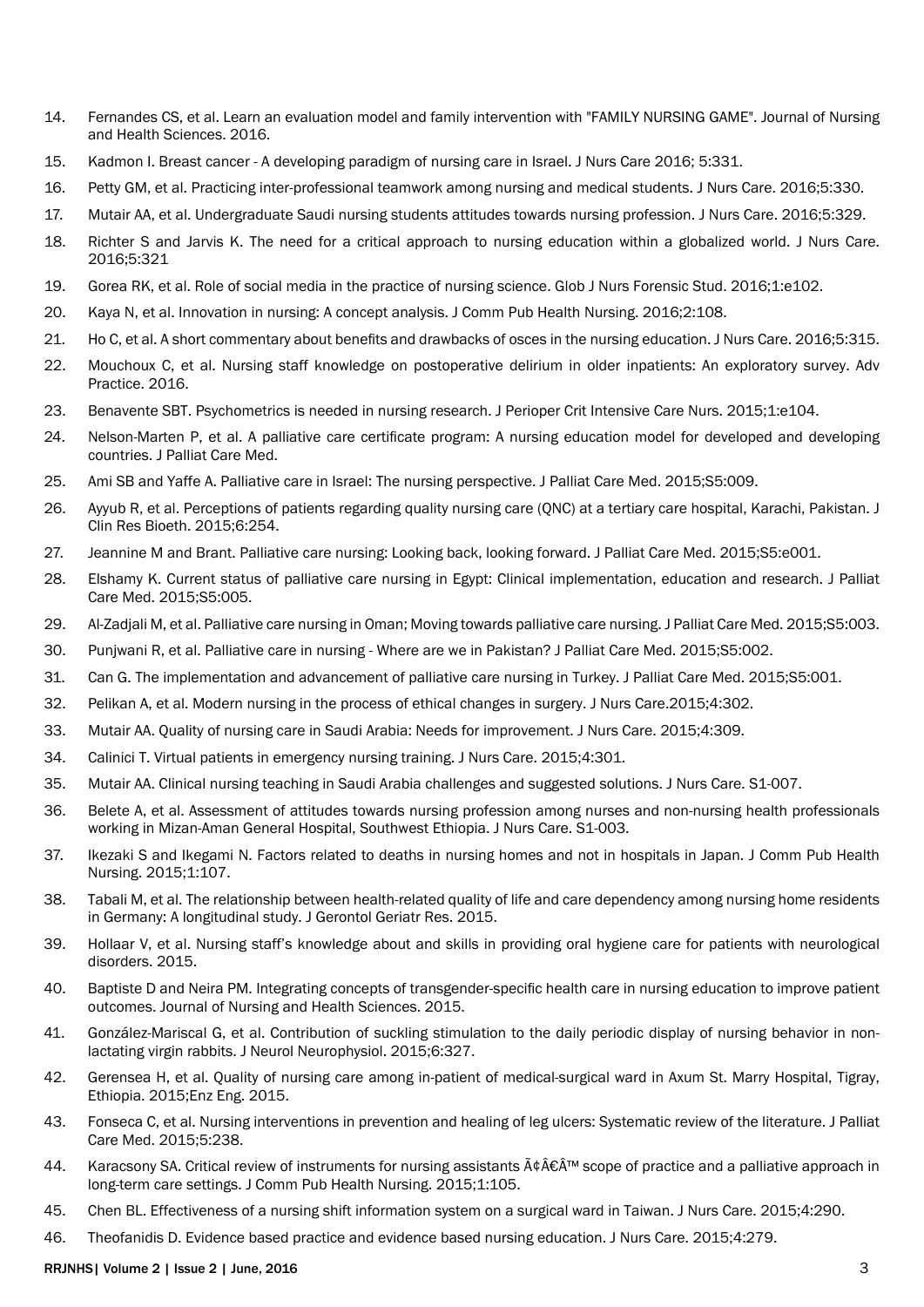- 47. [Onieva-Zafra MD. The impact of Martha Rogers' nursing science in Spain.](http://www.omicsgroup.org/journals/the-impact-of-martha-rogers-nursing-science-in-spain-2167-1168-1000283.php?aid=63107) J Nurs Care. 2015;4:283.
- 48. [Vlaisavljevic Z and Rankovic I. Specific nursing care rendered in hepatic encephalopathy: Contemporary review and new](http://www.omicsgroup.org/journals/specific-nursing-care-rendered-in-hepatic-encephalopathy-contemporaryreview-and-new-clinical-insights-2167-1168-1000264.php?aid=63106)  clinical insights. [J Nurs Care. 2015;4:264.](http://www.omicsgroup.org/journals/specific-nursing-care-rendered-in-hepatic-encephalopathy-contemporaryreview-and-new-clinical-insights-2167-1168-1000264.php?aid=63106)
- 49. Wickham S. [Lesser recognised important roles of the clinical nurse specialist.](http://www.omicsgroup.org/journals/lesser-recognised-important-roles-of-the-clinical-nurse-specialist-2167-1168-1000251.php?aid=63101) J Nurs Care. 2015;4:251.
- 50. Kading Y. Palliative care nursing in Cyprus. J Palliat Care Med. S4:006.
- 51. [Omran S and Obeidat R. Palliative care nursing in Jordan.](http://www.omicsgroup.org/journals/palliative-care-nursing-in-jordan-2165-7386-1000S4005.php?aid=60156) J Palliat Care Med. S4:005.
- 52. [Khlei M and Dweib A. Palliative care and nursing in Palestine.](http://www.omicsgroup.org/journals/palliative-care-and-nursing-in-palestine-2015-2165-7386-1000S4003.php?aid=60154) J Palliat Care Med. 2015;S4:003.
- 53. [Sajjadi M. et al. Nursing Education in palliative care in Iran.](http://www.omicsgroup.org/journals/nursing-education-in-palliative-care-in-iran-2165-7386-1000S4001.php?aid=60152) J Palliat Care Med S4:001.
- 54. [Stalter AM. System base practice as a public health nursing workforce competency requirement.](http://www.omicsonline.com/open-access/system-base-practice-as-a-public-health-nursing-workforce-competencyrequirement-2315-7844-1000165.php?aid=59853) Review Pub Administration [Manag. 3:165.](http://www.omicsonline.com/open-access/system-base-practice-as-a-public-health-nursing-workforce-competencyrequirement-2315-7844-1000165.php?aid=59853)
- 55. [Brown P. Nursing revolution in Australian primary mental health.](http://www.omicsonline.com/open-access/nursing-revolution-in-australian-primary-mental-health-1522-4821-1000246.php?aid=59387) Int J Emerg Ment Health. 17:246.
- 56. [Hong R and Hee L. Experiences of study exchange program in Australia from Asian nursing student's perspectives.](http://www.omicsgroup.org/journals/experiences-of-study-exchange-program-in-australia-from-asian-nursing-students-perspectives-2167-1168-1000286.php?aid=59012) J Nurs [Care. 4:286.](http://www.omicsgroup.org/journals/experiences-of-study-exchange-program-in-australia-from-asian-nursing-students-perspectives-2167-1168-1000286.php?aid=59012)
- 57. [Theofanidis D. Evidence based practice and evidence based nursing education.](http://www.omicsgroup.org/journals/evidence-based-practice-and-evidence-based-nursing-education-2167-1168-1000279.php?aid=58299) J Nurs Care. 4:279.
- 58. Zeljko. Specific Nursing care rendered in hepatic encephalopathy: Contemporary review and new clinical insights. J Nurs Care. 2015;4:264.
- 59. [Bademli K. What to know about schizophrenia caregiver support.](http://www.omicsonline.com/open-access/what-to-know-about-schizophrenia-caregiver-support-1522-4821-1000218.php?aid=55766) Int J Emerg Ment Health. 2015;17:218.
- 60. [Moorhouse P. Treatment of hypertension in frail older adults in nursing homes: Evaluation of an educational intervention](http://www.omicsgroup.org/journals/treatment-of-hypertension-in-frail-older-adults-in-nursing-homesevaluation-of-an-educational-intervention-for-physicians-2167-7182-1000S3-005.php?aid=55151)  for physicians. [J Gerontol Geriatr Res. 2015;S3:005.](http://www.omicsgroup.org/journals/treatment-of-hypertension-in-frail-older-adults-in-nursing-homesevaluation-of-an-educational-intervention-for-physicians-2167-7182-1000S3-005.php?aid=55151)
- 61. [Feghali A, et al. Utilization of intravascular ultrasound to assess vascular invasion in pancreatic cancer post chemoradiation](http://www.esciencecentral.org/journals/utilization-of-intravascular-ultrasound-to-assess-vascular-invasion-inpancreatic-cancer-post-chemoradiation-therapy-2329-6925-1000275.php?aid=76385)  therapy. [J Vasc Med Surg. 2016;4:275.](http://www.esciencecentral.org/journals/utilization-of-intravascular-ultrasound-to-assess-vascular-invasion-inpancreatic-cancer-post-chemoradiation-therapy-2329-6925-1000275.php?aid=76385)
- 62. Yuldasheva GA, et al. The mechanism of anti-cancer activity of complexes of molecular iodine with  $\tilde{A}Z\tilde{A}Z$ +-dextrins and [polypeptides and lithium halogenides.](http://www.omicsonline.org/open-access/the-mechanism-of-anticancer-activity-of-complexes-of-molecular-iodine-withdextrins-and-polypeptides-and-lithium-halogenides-jaa-1000138.php?aid=76355) J Antivir Antiretrovir. 2016;8:072.
- 63. [Wu D, et al. Evaluating long-term outcomes via computed tomography in lung cancer screening.J Biom Biostat. 2016;7:313.](http://www.omicsonline.org/open-access/evaluating-longterm-outcomes-via-computed-tomography-in-lungcancer-screening-2155-6180-1000313.php?aid=76251)
- 64. [Sahli N, et al. Impact of Brachytherapy in the treatment of locally advanced cervical cancer: Results from a single](http://www.omicsonline.org/open-access/impact-of-brachytherapy-in-the-treatment-of-locally-advanced-cervical-cancer-results-from-a-single-institution-2161-0932-1000386.php?aid=76244)  institution. [Gynecol Obstet. 2016;6:386](http://www.omicsonline.org/open-access/impact-of-brachytherapy-in-the-treatment-of-locally-advanced-cervical-cancer-results-from-a-single-institution-2161-0932-1000386.php?aid=76244).
- 65. [Sarwar R, et al. Association of promoter polymorphisms in](http://www.omicsonline.org/open-access/association-of-promoter-polymorphisms-in-xrcc2-gene-involved-in-dna-double-strand-break-repair-and-increased-susceptibility-to-thy-2157-2518-1000265.php?aid=76235) *Xrcc2* gene involved in DNA double strand break repair and [increased susceptibility to thyroid cancer risk in Pakistani population.](http://www.omicsonline.org/open-access/association-of-promoter-polymorphisms-in-xrcc2-gene-involved-in-dna-double-strand-break-repair-and-increased-susceptibility-to-thy-2157-2518-1000265.php?aid=76235) J Carcinog Mutagen. 20.
- 66. [Manzo C. Cancerogenesis and polymyalgia rheumatica.](http://www.omicsonline.org/open-access/cancerogenesis-and-polymyalgia-rheumatica-2157-2518-1000268.php?aid=76234) J Carcinog Mutagen. 2016;7:268.
- 67. [Ichihara H, et al. Negatively charged cell membranes-targeted highly selective chemotherapy with cationic hybrid liposomes](http://www.omicsonline.org/open-access/negatively-charged-cell-membranestargeted-highly-selective-chemotherapy-with-cationic-hybrid-liposomes-against-colorectal-cancer-i-2157-2518-1000267.php?aid=76233)  against colorectal cancer *in vitro* and *in vivo.* [J Carcinog Mutagen. 2016;7:267.](http://www.omicsonline.org/open-access/negatively-charged-cell-membranestargeted-highly-selective-chemotherapy-with-cationic-hybrid-liposomes-against-colorectal-cancer-i-2157-2518-1000267.php?aid=76233)
- 68. Khan A. 4-Aminobiphenyl and nitric oxide synergistically modified human DNA: It¢Â€Â™s implication in bladder cancer. [Biochem Anal Biochem. 2016;5:279.](http://www.omicsonline.org/open-access/4aminobiphenyl-and-nitric-oxide-synergistically-modified-human-dna-itsimplication-in-bladder-cancer-2161-1009-1000279.php?aid=76210)
- 69. Kahouli I, et al. Characterization of *L. reuteri* [NCIMB 701359 probiotic features for potential use as a colorectal cancer](http://www.omicsgroup.org/journals/characterization-of-l-reuteri-ncimb-701359-probiotic-features-forpotential-use-as-a-colorectal-cancer-biotherapeutic-by-identifyin-2169-0138-1000131.php?aid=76188)  [Biotherapeutic by Identifying Fatty Acid P](http://www.omicsgroup.org/journals/characterization-of-l-reuteri-ncimb-701359-probiotic-features-forpotential-use-as-a-colorectal-cancer-biotherapeutic-by-identifyin-2169-0138-1000131.php?aid=76188).
- 70. [Lay FD and Liang G. Rethinking demethylating agents in epigenetic cancer therapy.](http://www.esciencecentral.org/journals/rethinking-demethylating-agents-in-epigenetic-cancer-therapy-2329-9053-1000133.php?aid=76001) J Mol Pharm Org Process Res. 4:133.
- 71. [Bisen PS. Nutritional therapy as a potent alternate to chemotherapy against cancer.](http://www.omicsonline.org/open-access/nutritional-therapy-as-a-potent-alternate-to-chemotherapy-againstcancer-1948-5956-1000e135.php?aid=75962) J Cancer Sci Ther. 8:168.
- 72. Langdon SP and Sims AH. HER2-targeted antibody treatment for ovarian cancer  $\tilde{A}\phi \hat{A} \epsilon \hat{A}^*$  future opportunities. J Mol Pharm [Org Process Res. 4:1.](http://www.esciencecentral.org/journals/her2targeted-antibody-treatment-for-ovarian-cancer--future-opportunities-2329-9053-1000e125.php?aid=75960)
- 73. [Mathioudakis A and Hardavella G. From lung cancer screening to targeted therapies: The endless race against lung cancer](http://www.omicsonline.org/open-access/from-lung-cancer-screening-to-targeted-therapies-the-endless-race-againstlung-cancer-morbidity-and-mortality-jlcdt-1000e101.php?aid=75934)  morbidity and mortality. [J Lung Cancer Diagn Treat. 1:e101](http://www.omicsonline.org/open-access/from-lung-cancer-screening-to-targeted-therapies-the-endless-race-againstlung-cancer-morbidity-and-mortality-jlcdt-1000e101.php?aid=75934).
- 74. [Naeini EE, et al. The effectiveness of stress management training on hardiness in patients with breast cancer.](http://www.omicsgroup.org/journals/the-effectiveness-of-stress-management-training-on-hardiness-in-patients-with-breast-cancer-2472-0496-1000115.php?aid=75921) Abnorm [Behav Psychol. 2016;2:115.](http://www.omicsgroup.org/journals/the-effectiveness-of-stress-management-training-on-hardiness-in-patients-with-breast-cancer-2472-0496-1000115.php?aid=75921)
- 75. [Hauptman N and Glavaà D. Long non-coding RNAs in cancer: Diagnostic and prognostic value.](http://www.omicsonline.org/open-access/long-noncoding-rnas-in-cancer-diagnostic-and-prognostic-value-2161-0444-1000379.php?aid=75846) Med Chem (Los Angeles). [6:422.](http://www.omicsonline.org/open-access/long-noncoding-rnas-in-cancer-diagnostic-and-prognostic-value-2161-0444-1000379.php?aid=75846)
- 76. [Shabani A. A review of anticancer properties of herbal medicines.](http://www.omicsgroup.org/journals/a-review-of-anticancer-properties-of-herbal-medicines-2376-0419-1000160.php?aid=75807) J Pharma Care Health Sys. 3:160.
- 77. [Akcay S, et al. Smoking cessation in lung cancer.](http://www.omicsonline.org/open-access/smoking-cessation-in-lung-cancer-jlcdt-1000105.php?aid=75792) J Lung Cancer Diagn Treat. 1:105.
- 78. [Pezzella F. Cancer and blood vessels: A complex relationship.](http://www.omicsonline.org/open-access/cancer-and-blood-vessels-a-complex-relationship-jlcdt-1000104.php?aid=75791) J Lung Cancer Diagn Treat. 1:104.